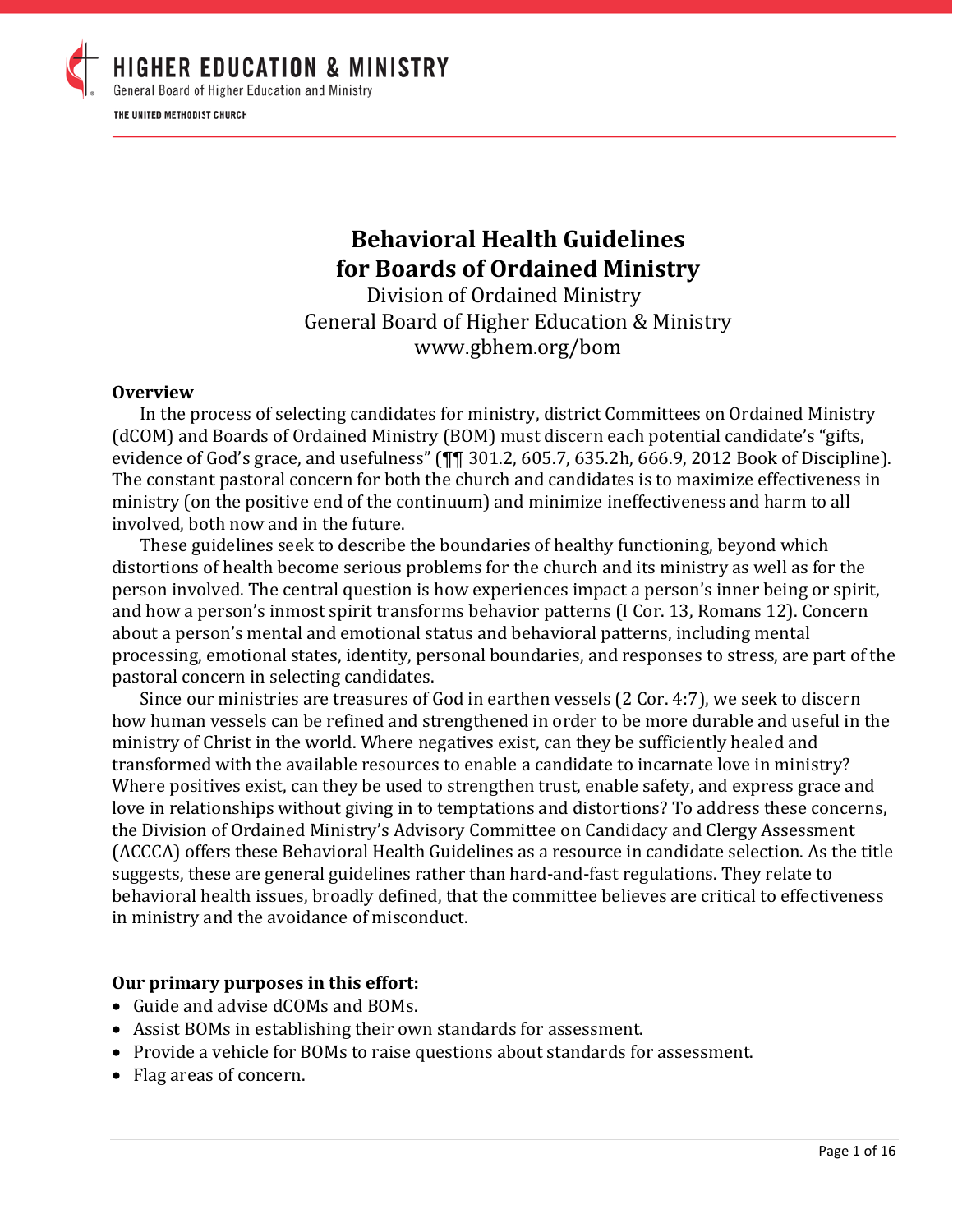

The ACCCA proposes standards in the categories listed below, along with brief rationales explaining our sense of their importance. Most candidates will meet these standards immediately, but some may evidence critical behaviors or conditions that would require further exploration. Questions are provided to facilitate this exploration. If the results continue to raise concerns, the Board or Committee may need to take some action, such as postponement of the candidacy process (for further exploration or remediation) or, in serious cases, permanent disqualification. Each recommendation or guideline requires interpretation on a case-by-case basis.

The Advisory Committee on Candidacy and Clergy Assessment welcomes feedback regarding these guidelines. Email the Executive Director of Candidacy and Conference Relations for the General Board of Higher Education and Ministry at [candidacy@gbhem.org.](mailto:candidacy@gbhem.org)

## **Definitions and Categories:**

**Category** – a general area of concern.

**Standard** – a minimum requirement necessary to address the area of concern.

**Rationale** – an explanation of the standard.

**Critical Behavior** – a specific behavior or condition that indicates the standard has not been met.

- **Exploratory Question** a recommended question which may assist in assessing whether a critical behavior does indeed violate the standard.
- **Recommendation** a decision recommended when exploratory questions indicate that a standard is not met.

## **The following categories are addressed in this document:**

- Alcohol Abuse/Dependence (p. 3)
- Chemical Abuse/Dependence (p. 4)
- Compulsive Gambling (p. 5)
- Divorce or Infidelity (p. 6)
- Family Violence (p. 7)
- Interpersonal Relationship Style (p. 8)
- Legal (General) (p. 9)
- Legal (Sex-Related Crimes) (p. 10)
- Mental Illness (p. 11)
- Personal Finances (p. 12)
- Physical Health (p. 13)
- Pornography (p. 14)
- Sexual Misconduct (p. 15)
- Addendum: Definitions of Improper Sexual Contact (p. 16)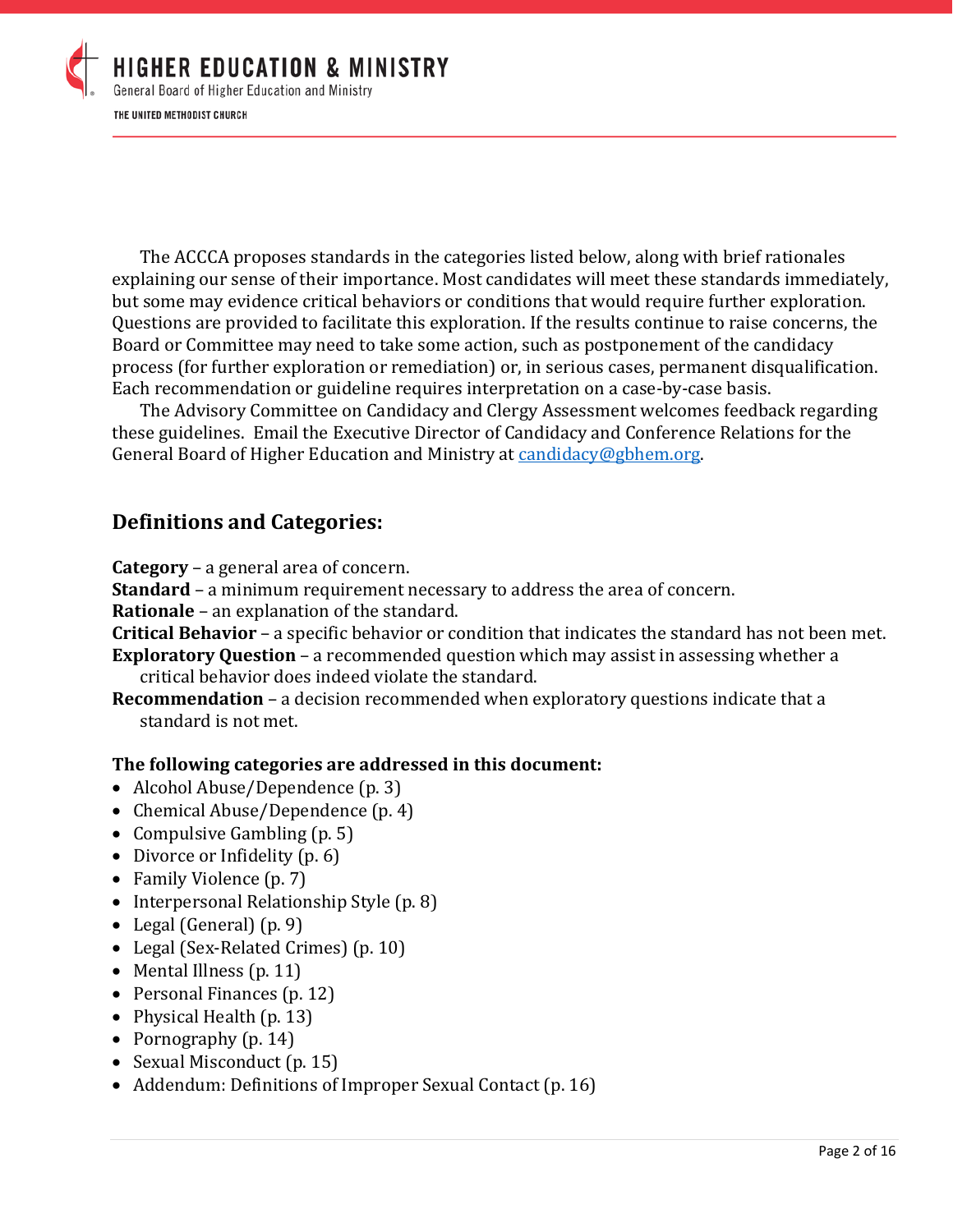

# **Category: Alcohol Abuse/Dependence**

### **Standard:**

The candidate demonstrates no present abuse or dependence upon alcohol.

#### **Rationale:**

Alcohol abuse (short-term intoxication) and/or alcohol dependence (chronic over-involvement) are mental disorders known to impair functioning in pervasive ways. Candidates who suffer from these disorders will have greatly limited effectiveness and are at much greater risk for professional misconduct.

#### **Critical Behaviors:**

- A history of drinking to the point of intoxication.
- A history of arrest for driving while intoxicated.
- A history of an arrest for public intoxication.
- Complaints by family or others regarding the candidate's use of alcohol.

#### **Exploratory Questions:**

- The "CAGE" questions below may be helpful: two or more "yes" answers predict alcoholism with about 75% accuracy.
	- o Have you ever felt you should **C**ut down on your drinking?
	- o Have people **A**nnoyed you by criticizing your drinking?
	- o Have you ever felt bad or **G**uilty about your drinking?
	- o Have you ever had a drink first thing in the morning to steady your nerves or get rid of a hangover (**E**ye-opener)?
- Where there is a history of alcohol use, the following questions may be helpful:
	- o Are you currently abstinent, and if so for how long?
	- o If you are abstinent, how and why were you able to become abstinent?
	- o What are you currently doing to maintain abstinence? (Possible answers: Alcoholics Anonymous, outpatient chemical dependency counseling, other counseling)

- Consider requiring a minimum of one year's sobriety prior to certification for candidacy.
- If any of the critical behaviors are recent (within five years), then consider requiring a formal "substance abuse evaluation" by a certified chemical dependency treatment specialist.
- If there is clear evidence of alcohol dependence at any time, then consider requiring participation in Alcoholics Anonymous (AA) or equivalent program and continued involvement in such a program for not less than five years prior to certification for candidacy.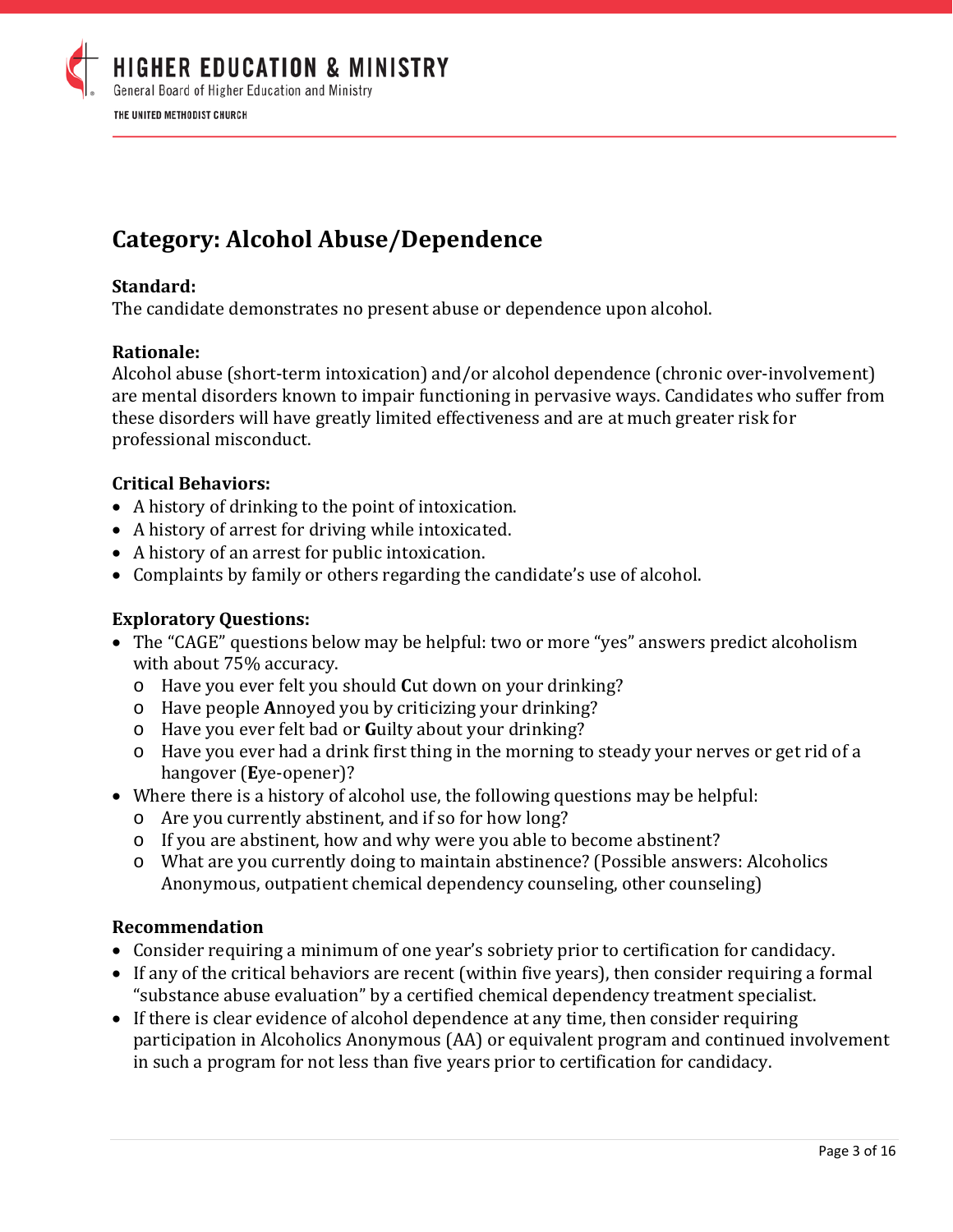

# **Category: Chemical Abuse/Dependency**

### **Standard:**

The candidate demonstrates no present abuse or dependence upon either non-prescribed pharmacologic agents or prescribed medications.

#### **Rationale:**

Chemical abuse and/or dependence are mental disorders known to impair functioning in pervasive ways. Candidates who suffer from these disorders will have greatly limited effectiveness and are at much greater risk for professional misconduct.

## **Critical Behaviors:**

- Any use of illegal or non-prescribed substances, including but not limited to marijuana, cocaine, hashish, hallucinogens, sedatives, amphetamines or other stimulants.
- Misuse of prescribed pharmacological agents of any type.

#### **Exploratory Questions:**

- What is your history of chemical abuse or dependency?
- Are you currently abstinent, and if so, for how long?
- If you are abstinent, how and why were you able to become abstinent?
- What are you currently doing to maintain abstinence? (possible answers: Narcotics Anonymous, outpatient chemical dependency counseling, other counseling)

- If the history reveals occasional and/or experimental use limited to an adolescent period, then consider requiring not less than five years of sobriety prior to certification for candidacy.
- If the history reveals any adult use of illegal substances or any misuse of prescribed pharmacological agent, then consider requiring a formal chemical dependency assessment from a credentialed chemical dependency treatment specialist. A period of not less than five years of sobriety prior to certification for candidacy would also be appropriate.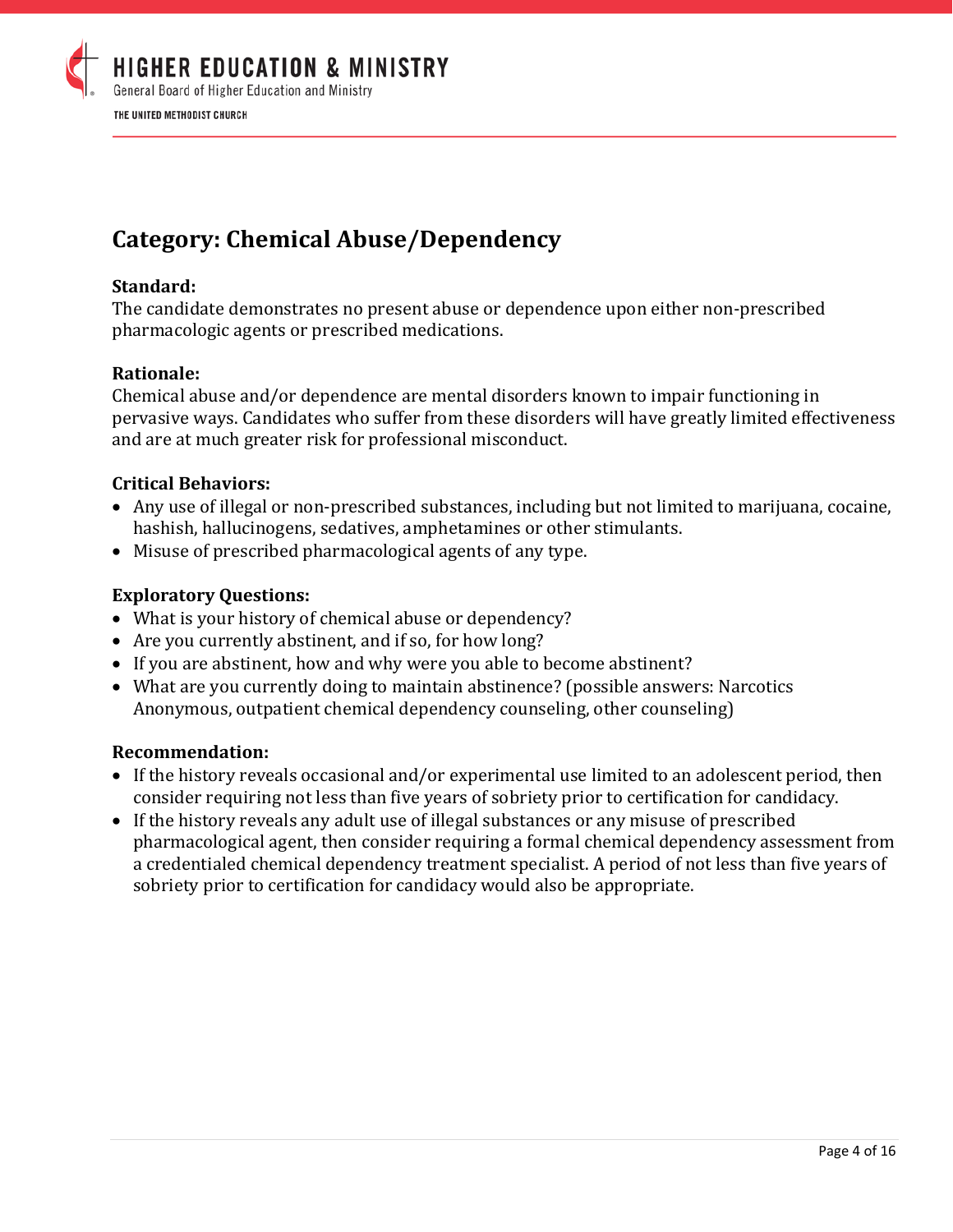

## **Category: Compulsive Gambling**

### **Standard**:

The candidate does not engage in persistent problematic gambling.

#### **Rationale**:

Compulsive gambling can quickly lead to substantial debt and reflects poor discipline, impulse control, and may mask underlying substance abuse, personality disorders, or mood disorders.

#### **Critical behaviors:**

The candidate gambles with increasing amounts of money, the candidate has made repeated unsuccessful efforts to control, cut back,  $\theta$  are stop gambling, or has sustained financial losses due to gambling, resulting in debts.

#### **Exploratory questions:**

- What is your history with gambling?
- Are you currently abstinent from gambling? If so, for how long have you been abstinent?
- Under what circumstances are you vulnerable to relapse?
- What is your plan to deal with thoughts and impulses to gamble?

- The candidate should have a minimum of three years of consistent abstinence from gambling.
- All gambling debts, including personal loans, should be paid in full before entering candidacy. The candidate remains abstinent from any underlying substance abuse.
- Any underlying mental/emotional disorder has been successfully resolved.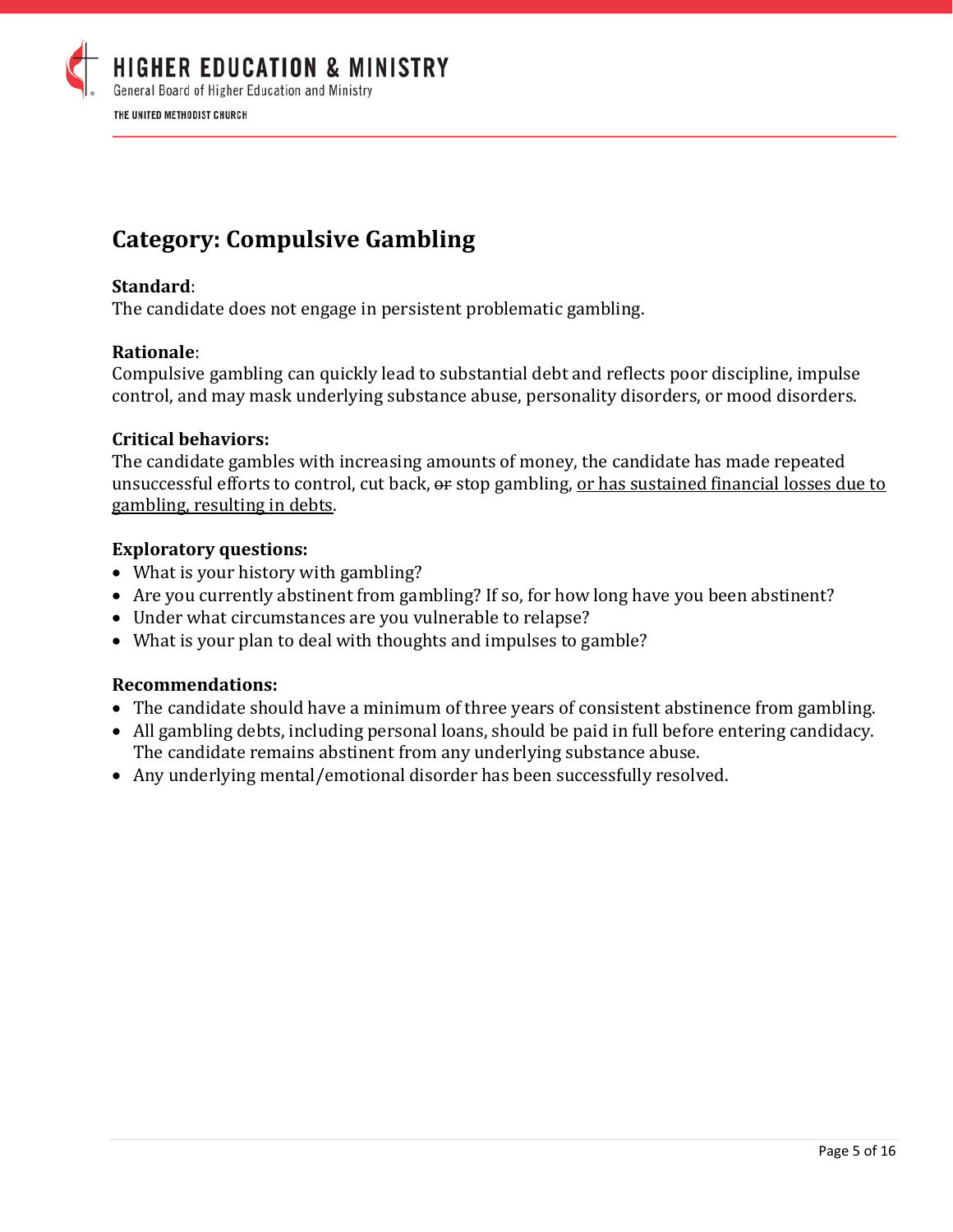

# **Category: Divorce or Infidelity**

### **Standard**:

If the candidate has been divorced, or if there is evidence of infidelity, the candidate must have done sufficient exploratory and reparative work to demonstrate and/or articulate the impact of the health of married life on quality of ministry.

#### **Critical Behaviors:**

- A divorce in the past three years.
- A history of having been married more than twice.
- A history of infidelity.

## **Exploratory Questions:**

- If a recent divorce:
	- o What steps have you taken to understand the nature of your own contribution to the dissolution of the marriage?
	- o What steps have you taken to move yourself through a healthy grief process?
- If multiple marriages:
	- o What steps have you taken to identify and deal with any dysfunctional patterns in intimate relationships?
- In either case:
	- o Have you maintained fidelity in marriage? If not, what steps have you taken to understand your actions and decisions so as to safeguard current or future marriage covenants?

- If there is a recent divorce (within 2-3 years), then the candidate should be able to articulate any dysfunctional patterns in intimate relationships and have taken steps to safeguard current or future marriage covenants.
- If there is insufficient evidence that sufficient exploratory or reparative work has been done, the Board may wish to recommend or require a course of psychotherapy and/or other conditions, such as a delay of one year.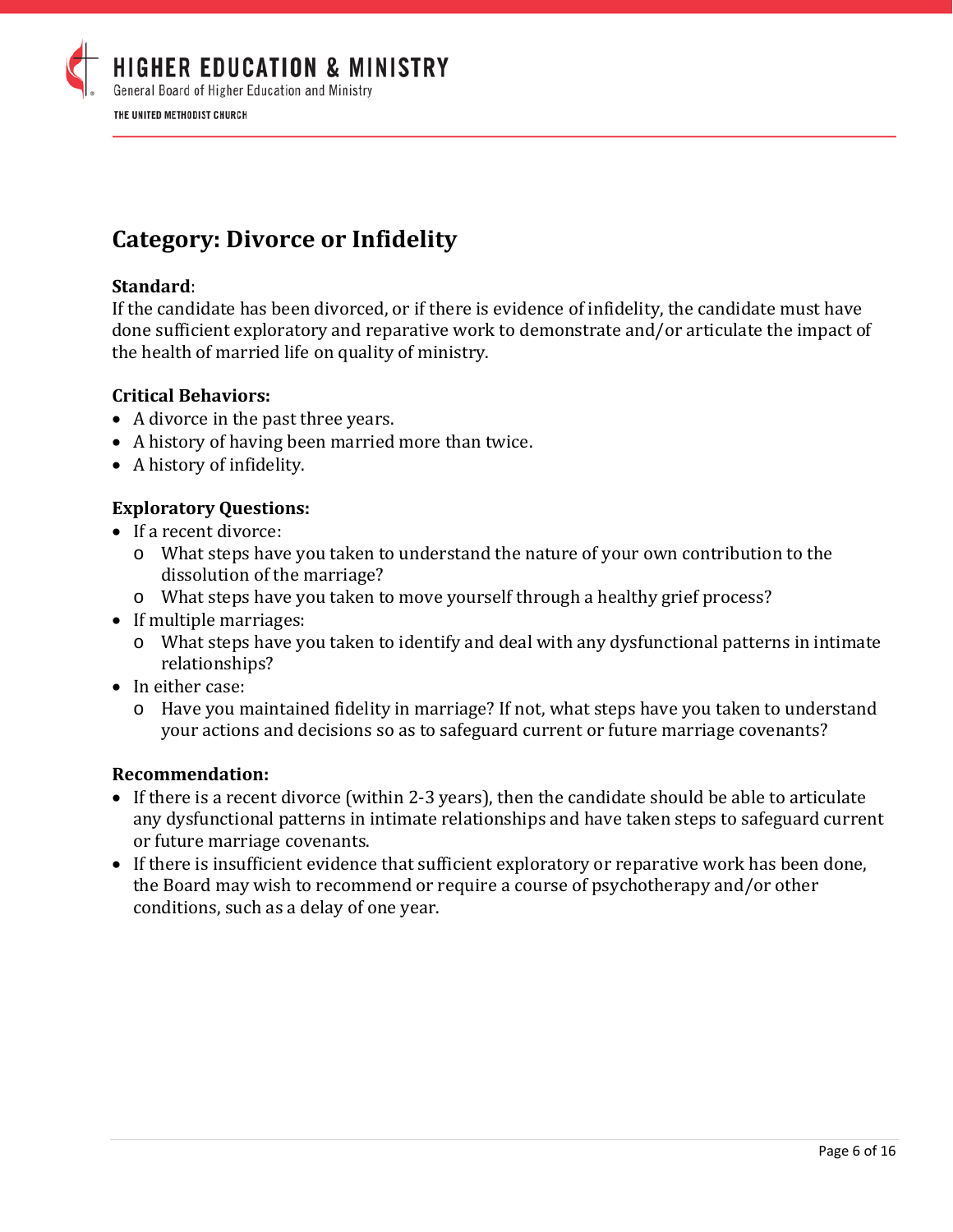

## **Category: Family Violence**

### **Standard**:

The candidate has a history of resolving family conflict in a nonviolent manner.

## **Critical Behaviors:**

- Any report or complaint (against the candidate) of family violence.
- Any history that a law enforcement unit has been called to the candidate's residence because of his/her behavior.
- Any report or complaint (against the candidate) to protective services for inappropriate treatment of children or adults.
- Any history of protective orders against the candidate.

- The candidate shall ordinarily have not less than three years without reports as described.
- The presence of any critical behaviors requires an investigation into the facts and circumstances and an appropriate period may be required prior to certification for candidacy or continuance.
- The candidate shall acknowledge his/her behaviors and may have entered into family counseling or other appropriate treatment.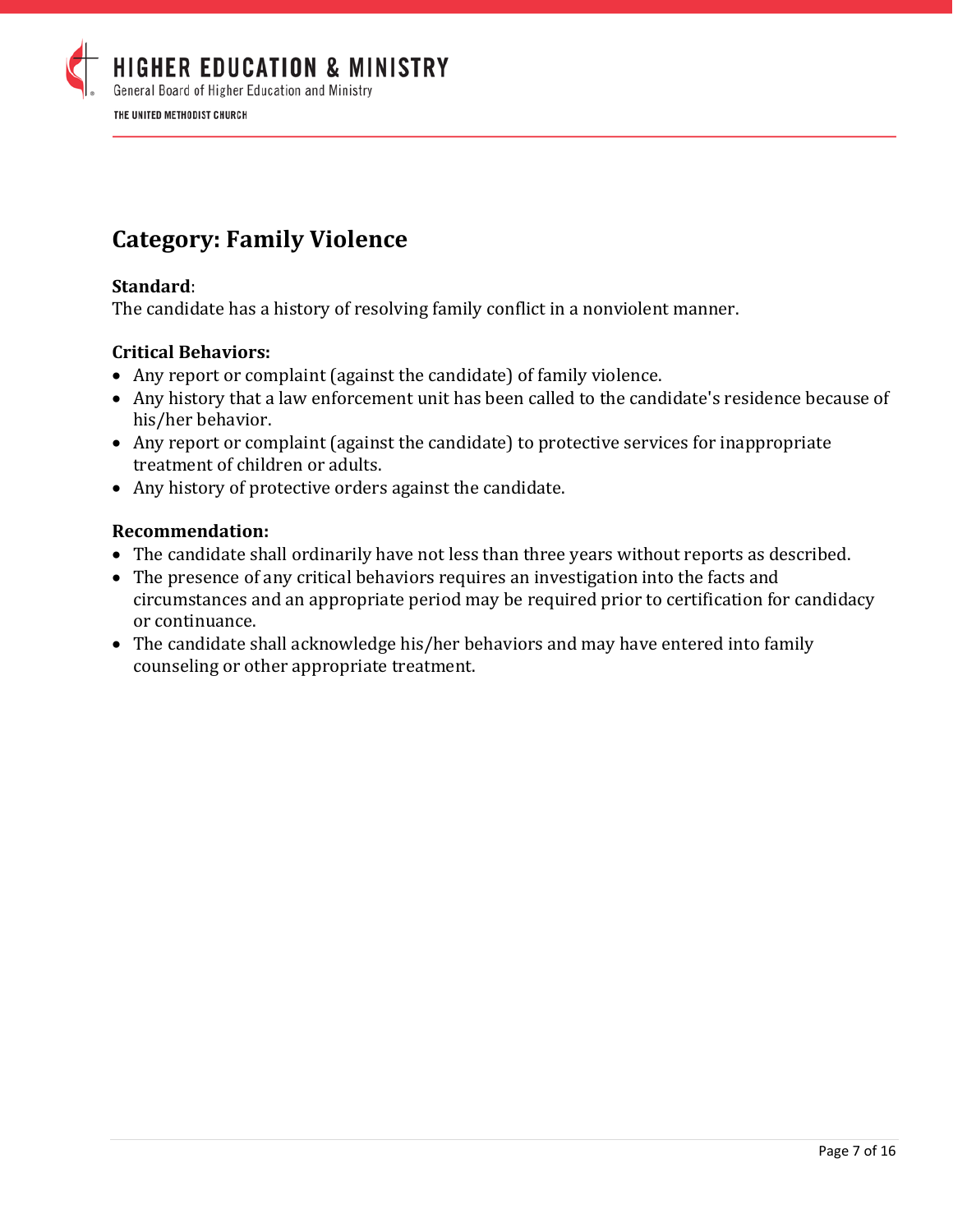

## **Category: Interpersonal Relationship Style**

### **Standard:**

The Candidate displays no significant impairment in his/her capacity to relate to others.

#### **Critical behaviors:**

- The Candidate is abrasive, or arrogant, in manner.
- The Candidate is obsequious or unusually passive.
- The Candidate displays emotions inappropriate to the circumstance.

#### **Exploratory Questions:**

- How well do you relate to authorities?
- How wide is your circle of friends? How do you maintain contact with them?
- Describe your range of emotions; for example, "What makes you cry?"
- How often do you become sad or tearful?
- What generates rage in you? How often?
- How do you feel now? How anxious, or uncomfortable are you?
- (If apparent) You seem sad…tearful…. annoyed… (as the circumstances warrant), how often do you experience these feelings?
- Tell us when your expression of feelings, of any kind, has caused problems for you.

- The more intense or troubling the range of emotions, the more important the need for direct consultation with a mental health practitioner. The Board may wish to bring in its own mental health consultant in order to evaluate the candidate's capacity to relate to others in ministry.
- The candidate should not display any emotions of such intensity or nature as to impair his/her ability to relate clearly and reasonably with the committee, team, or Board conducting an interview.
- If any display of affect is troubling to the interviewing entity, the candidate must acknowledge that fact, and demonstrate the ability to articulate a plan of intervention, and expresses willingness to engage such a plan.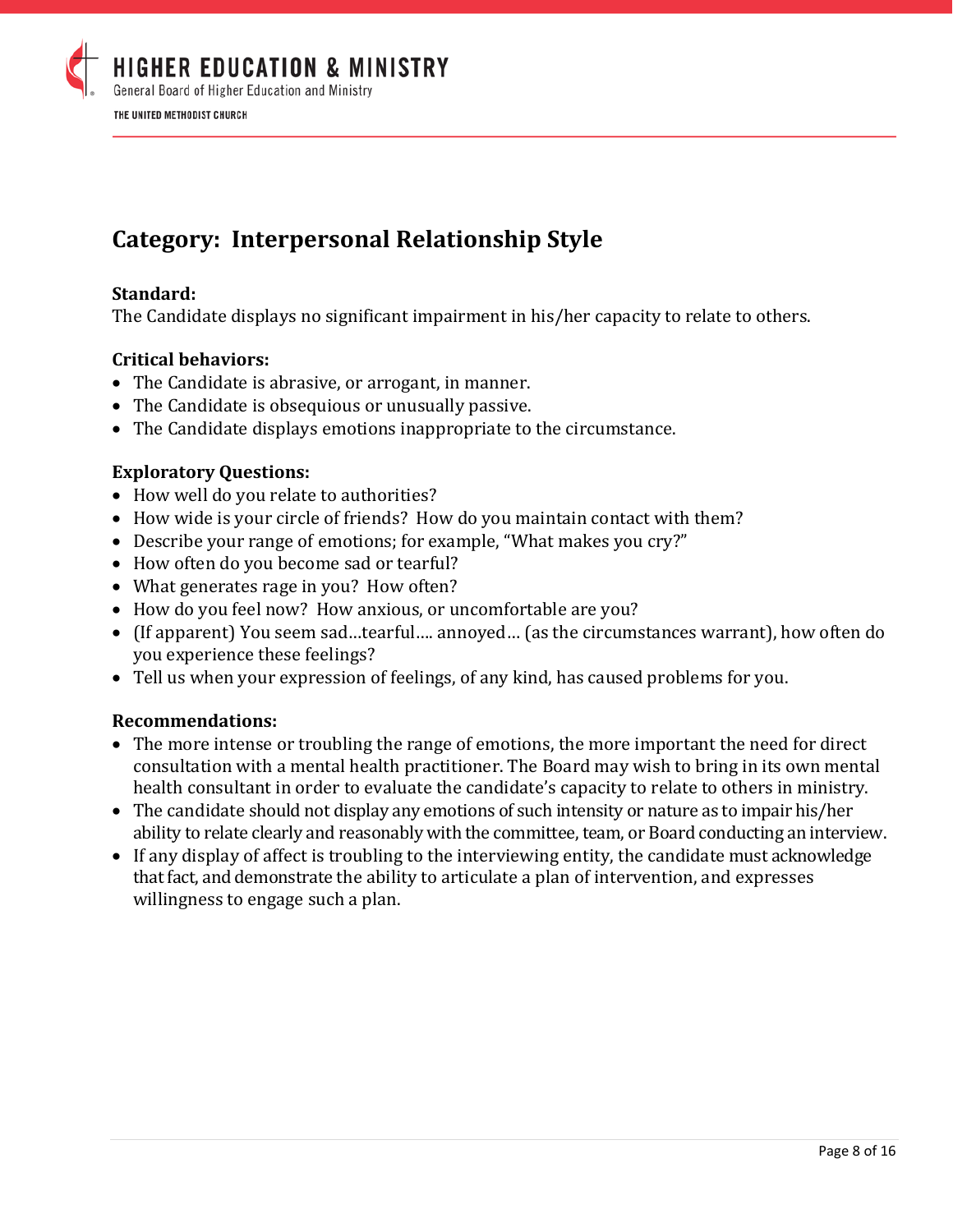

## **Category: Legal (General)**

#### **Standard:**

The candidate shall be respectful of the law and evidence legal responsibility in personal habits.

#### **Rationale:**

This may not, on the surface, appear to be a behavioral health issue, but similar issues around maturity, discipline, and judgment come into play. In addition, one's approach toward the law often is a barometer of one's respect for authority generally, and unresolved authority issues may significantly hamper clergy effectiveness.

#### **Critical Behaviors:**

- More than three moving violations (traffic) within the preceding three years.
- An arrest or conviction for any misdemeanor.
- An arrest or conviction for any felony.
- Note: "Conviction" includes a "no contest" plea without admission of guilt, deferred adjudication and/or probation.

- Candidates may have no more than three moving violations (traffic) within the preceding three years.
- A history of arrest for any misdemeanor or felony requires investigation of the circumstances of the arrest including review of the offense (police) report. Results of the investigation may require an appropriate period without history of difficulty or further arrest prior to certification for candidacy or continuance.
- A history of conviction for any felony is, under most circumstances, permanently disqualifying.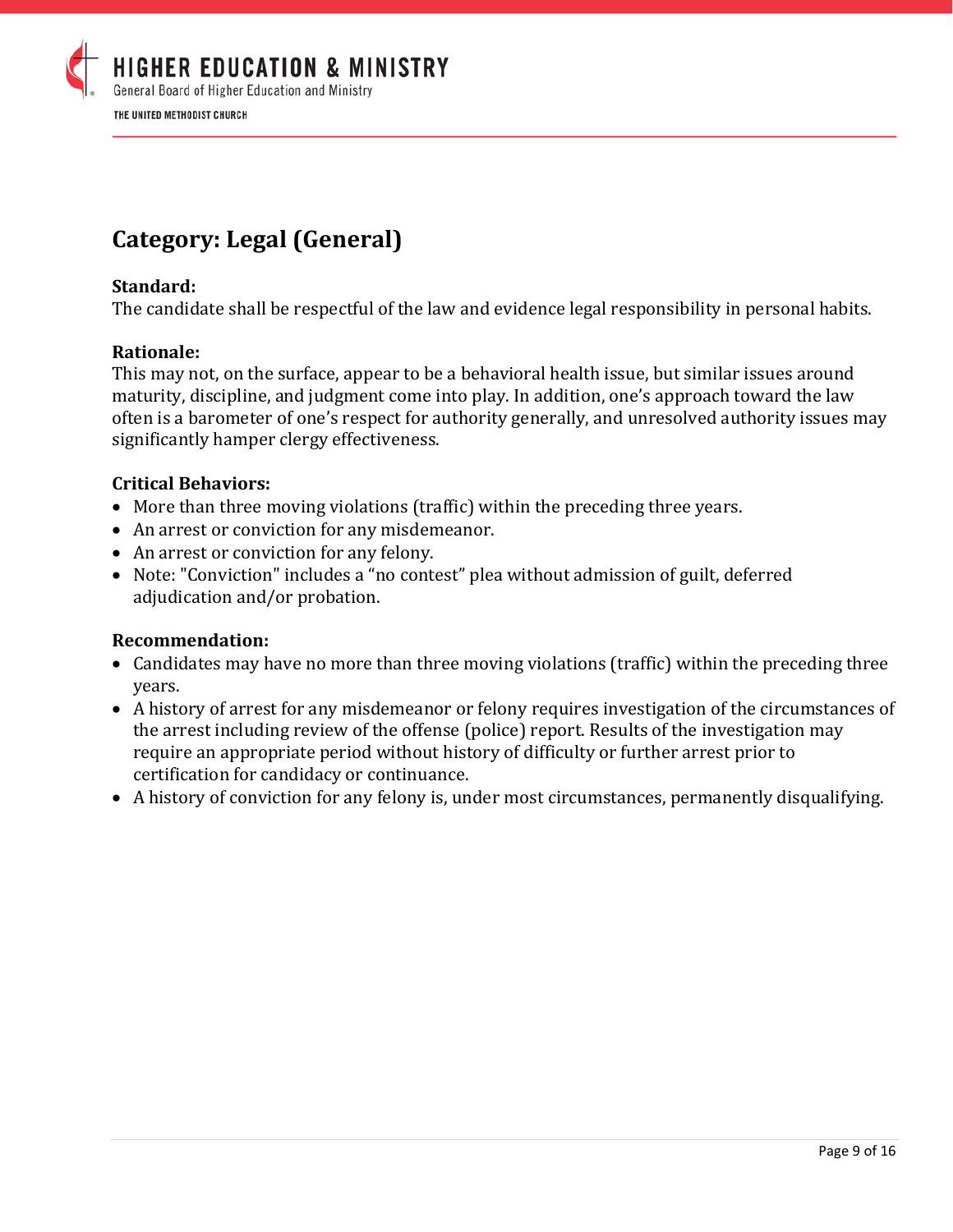

# **Category: Legal (Sex-Related Crimes)**

### **Standard:**

The candidate shall have no history that poses risk of sexual harassment, sexual assault to adults or children, nor history of any sex-related offense.

#### **Critical Behaviors:**

- Treatment for any sex-related crime.
- Arrest, conviction, or written accusation for any sex-related crime.
- Written allegations of any sex-related crime.

- If the candidate has committed a sex-related crime, he or she should be permanently disqualified.
- Certainly the candidate is entitled to be considered innocent until proven guilty, so a written accusation or arrest alone is not sufficient for disqualification, but either one would raise significant questions which the Board would need to explore in depth.
- The recommendation for permanent disqualification reflects the massive legal exposure an Annual Conference would take on were it to place in ministry a known sex offender. Behind that reality, however, is the awareness that currently available treatments for such offenses are of limited utility, with high rates of recidivism.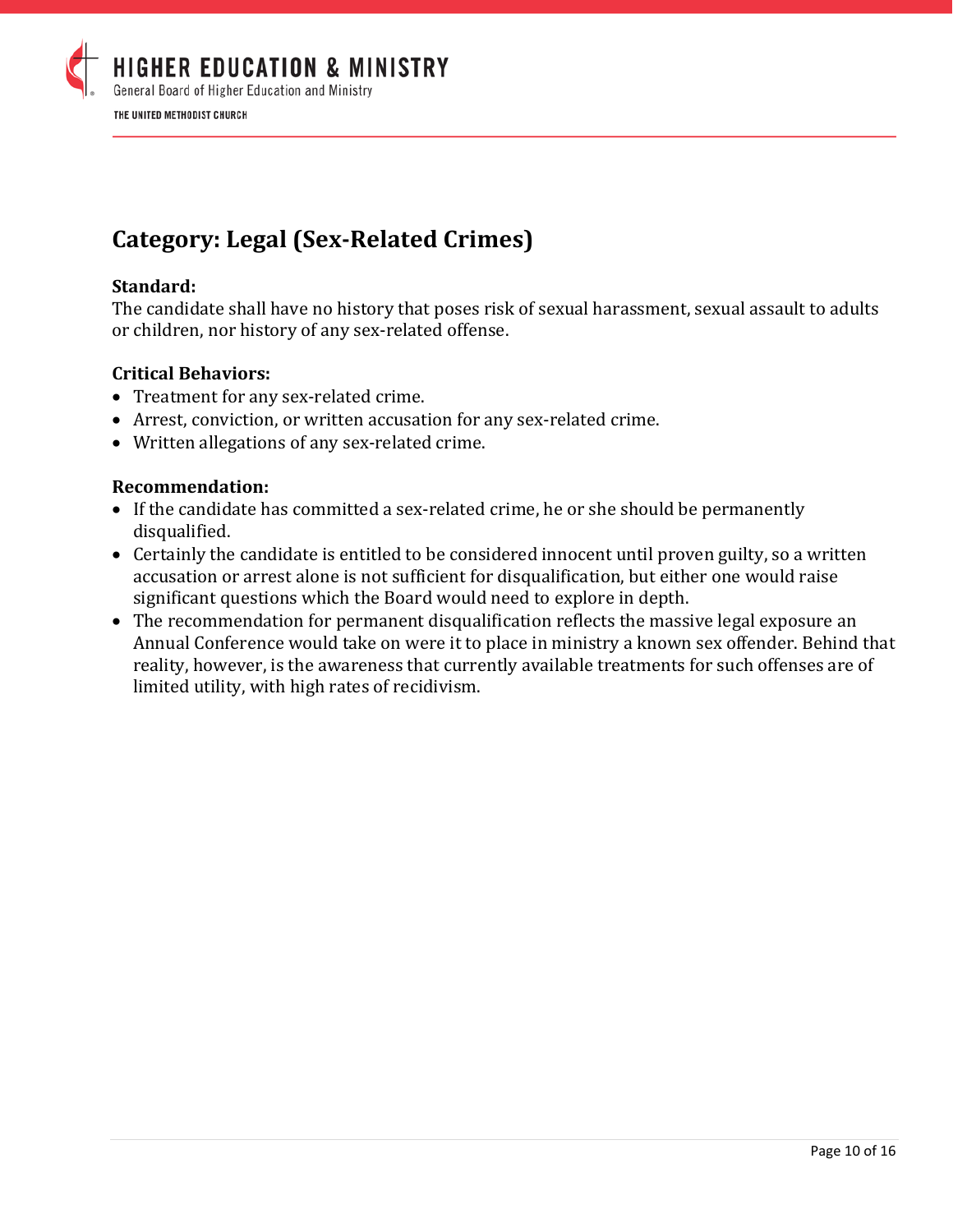

## **Category: Mental Illness**

## **Standard:**

The candidate has no current or recurring disqualifying psychological impairment.

## **Critical Behaviors:**

- The candidate has received a diagnosis of schizophrenia, schizoaffective disorder, bipolar disorder, any other psychotic disorder, or any other major mental illness. Note: This category includes obvious situational anxiety or depression as may be seen in interviews, including, but not limited to, shaking, trembling, tearfulness, inability to speak, etc.
- The candidate has received a diagnosis of a personality disorder.
- The candidate has been hospitalized for psychiatric treatment.
- The candidate has been prescribed psychiatric medications (including antidepressants and/or anxiolytics).
- The candidate has had suicidal ideation, or has attempted suicide.

## **Exploratory Questions:**

- Describe the history (sequence) of your treatment for your difficulties.
- What specific potential vulnerabilities do these difficulties create for your ministry, and how do you see yourself protecting both yourself and the people you would serve?
- Should your symptoms return what is your plan to address them?
- Would you be willing to authorize communication between those who have treated you and this committee?

- The more severe the psychiatric impairment, the more important the need for direct consultation with the treating mental health practitioners. The Board may wish to bring in its own mental health consultants in order to evaluate the candidate's situation.
- The candidate has a history of remission from any moderately-to-severely impairing conditions for not less than five years without necessity for psychiatric hospitalization, though treatment may continue.
- The candidate has a history of responsible management of any mildly-to-moderately impairing conditions for not less than five years, and has an effective treatment program in place.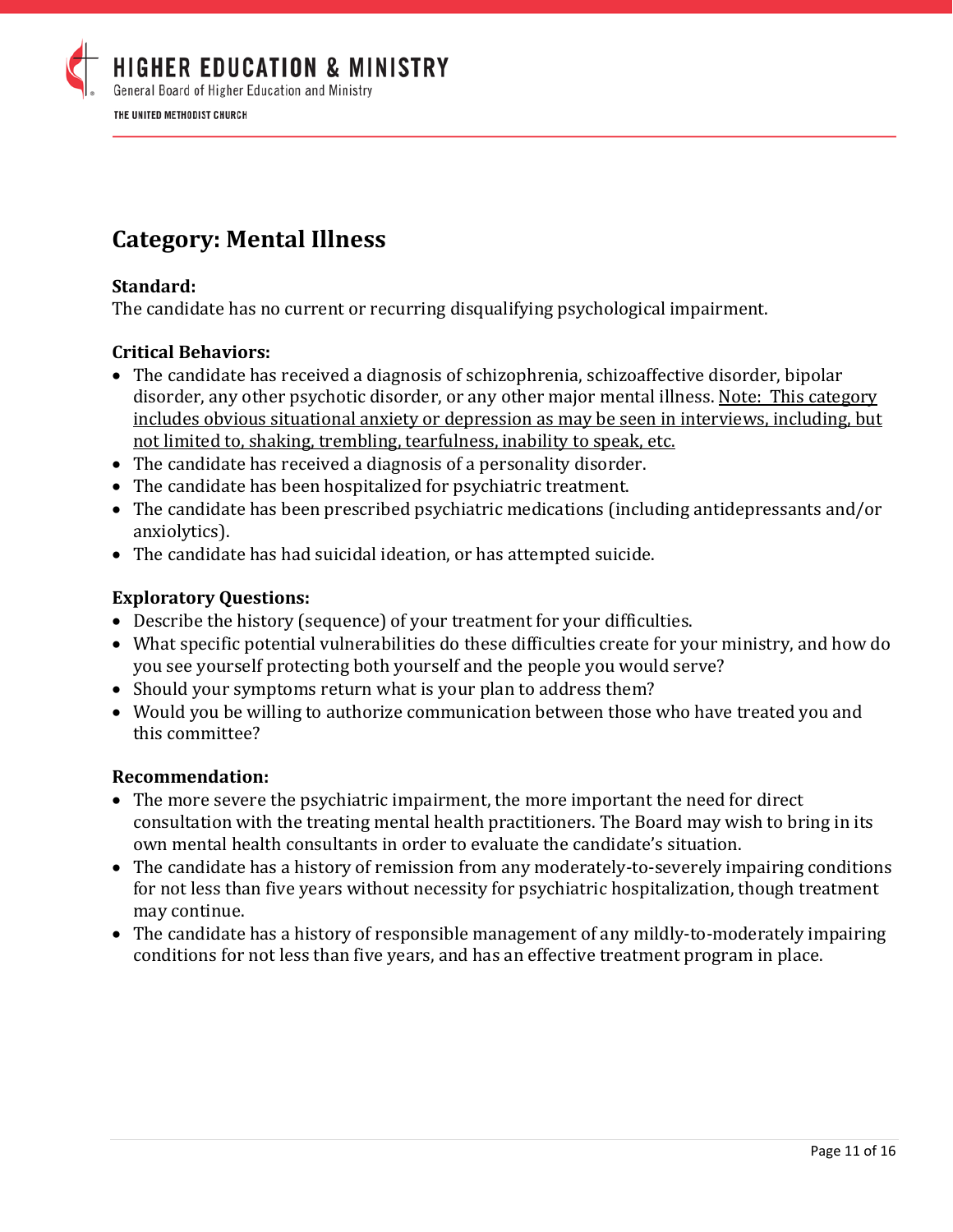

## **Category: Personal Finances**

## **Standard:**

The candidate is not in debt so as to embarrass the church and him or herself.

## **Rationale:**

While this may not, on the surface, seem to be a behavioral health issue, personal financial management has to do with general maturity, including the ability to set priorities, maintain discipline and delay gratification. Financial difficulties may also raise concerns about judgment and impulse control.

## **Critical Behaviors:**

- The candidate has been reported to a credit bureau for nonpayment.
- The candidate has a history of a personal bankruptcy.
- The candidate has had money judgments filed against him/her.

## **Exploratory Questions:**

- Describe the history (sequence) of your difficulties.
- Are there extenuating circumstances (possible mitigating circumstances: major medical expenses, divorce, etc.)?
- Note: Business failures and unemployment are not necessarily mitigating conditions, but require further exploration to assess if the business failures reflect poor judgment, or poor planning, and if unemployment reflects job related difficulties, or work inhibition

- If the candidate has a history of having been reported to the credit bureau, then three years of a good credit history is recommended.
- If the candidate has a history of a personal bankruptcy, then five years of good credit is recommended.
- If the candidate has a history of money judgments, then it is recommended that the judgments be satisfied prior to continuance.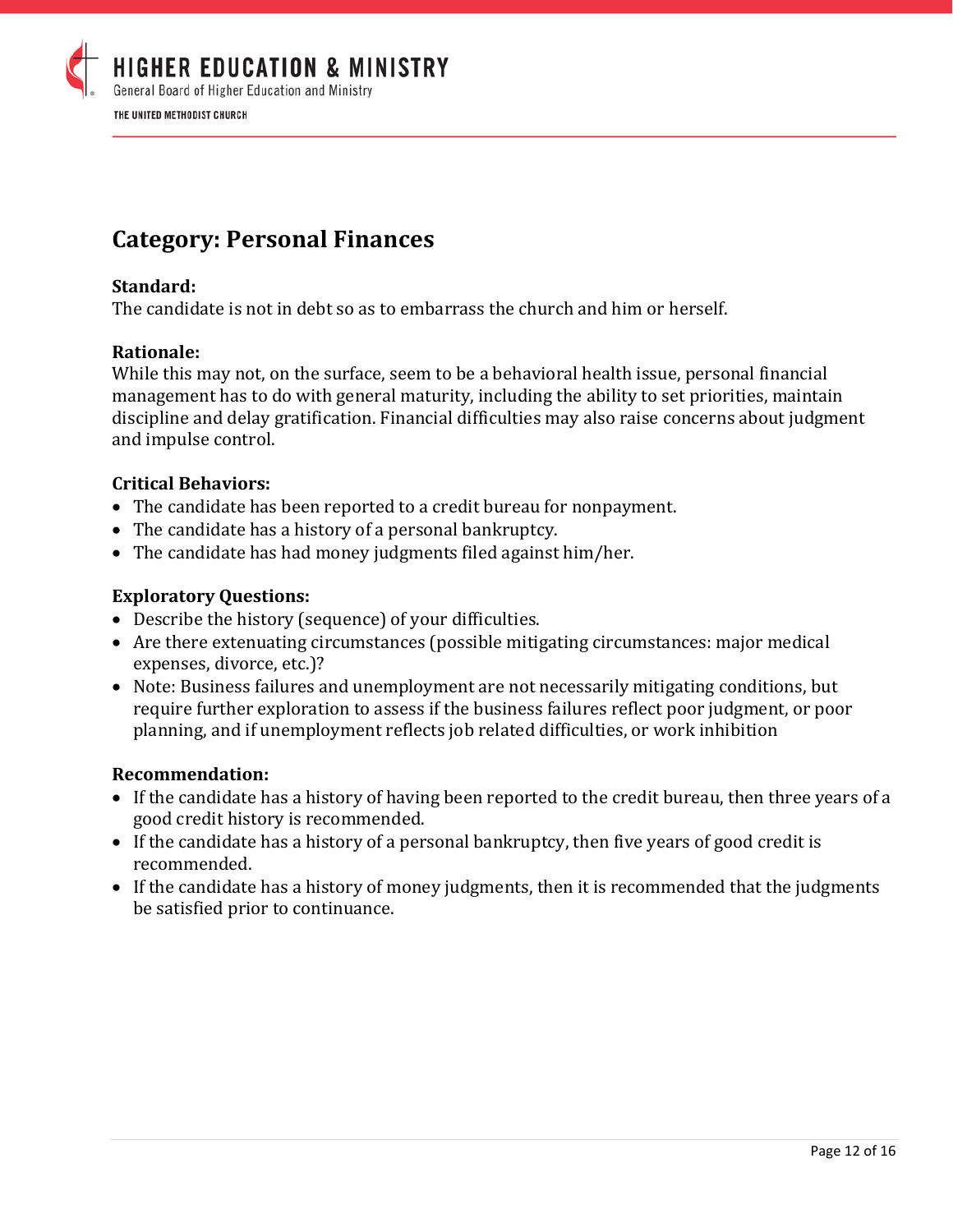

## **Category: Physical Health**

### **Standard:**

The candidate demonstrates no obvious physical health concerns.

#### **Rationale:**

Neglect of physical health is known to impair function in pervasive ways. Responsible preventive health care maximizes the functional abilities of the individual and minimizes the health care costs to the annual conference. The physical health concerns listed below may have a strong psychological component, and may reflect psychological disorders.

#### **Critical behaviors (considered in cultural context):**

- Obesity (Body Mass Index (BMI) of 30-40 is obese, while a BMI over 40 marks extreme obesity).
- Markedly underweight (BMI is less than 18.5).
- An un-treated, chronic, medical condition such as hypertension, diabetes, etc.
- Non-compliance with prescribed medical treatment for any condition.

#### **Exploratory Questions:**

- How do you evaluate your overall physical health?
- What steps do you take to care for your physical health?
- When was your last medical checkup?
- Do you have any current or chronic health problems? If so, what steps are you taking to care for yourself?
- How does your physical health impact your ability to be an effective minister?

#### **Recommendations:**

Candidates should be able to articulate their plans for physical health care. Candidates with medical problems should demonstrate medical consultation and cooperation with treatment plans.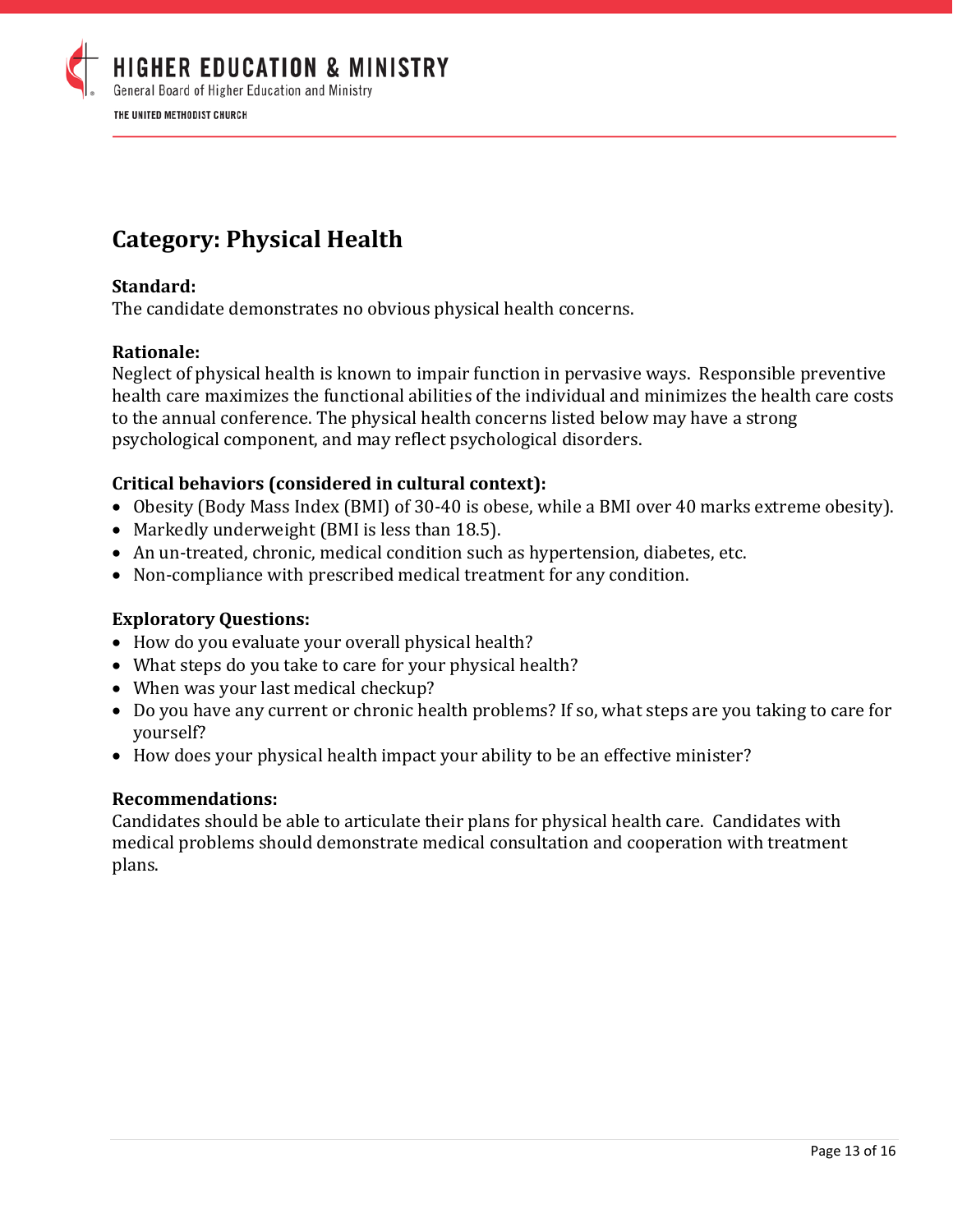

## **Category: Pornography**

### **Standard:**

The candidate has no present use/dependence upon pornography.

#### **Rationale:**

Dependence upon pornography is known to impair functioning in pervasive ways, including impaired relationships, time lost to sleep and work, and negative self-esteem.

#### **Critical Behaviors:**

- A history of being disciplined or dismissed from a job because of accessing pornography.
- A history of regularly visiting pornography sites.
- Downloading pornography from a site.
- Erasing computer history files in an effort to conceal pornography sites.
- Time on pornography sites takes away from or prevents doing other tasks and activities.

#### **Exploratory Questions:**

- Are you currently abstinent, and if so for how long?
- If you are abstinent, how and why were you able to become abstinent?
- What are you currently doing to maintain abstinence?
- What is your understanding of how pornography functioned in your life?

#### **Recommendation:**

If the candidate is not abstinent, require participation in Sex Addicts Anonymous, Sexual Recovery Anonymous, Sexual Compulsives Anonymous, or similar group.

#### **Recommended Reading:**

- *The Porn Trap: The Essential Guide to Overcoming Problems Caused by Pornography* Wendy and Larry Maltz. Harper Paperbacks, (2008).
- *In the Shadows of the Net: Breaking Free from Compulsive Online Sexual Behavior* Patrick Carnes, et. Al. Hazelden Publishing, (2007).
- *The Pornography Trap: Setting Pastors and Layperson Free from Sexual Addiction* Ralph Earle & Mark Laaser. Beacon Hill Press of Kansas City, (2002).
- Christian Century (Sept. 4, 2007), "Addictive Behavior: Pastors and Pornography".
- Psychotherapy Networker (Dec. 1, 2009), "Out of the Shadow".

#### **Websites for support:**

- [www.clergyrecovery.com](http://www.clergyrecovery.com/)
- [www.netaddiction.com](http://www.netaddiction.com/)
- [www.helpguide.org](http://www.helpguide.org/)
- [www.healthysex.com](http://www.healthysex.com/)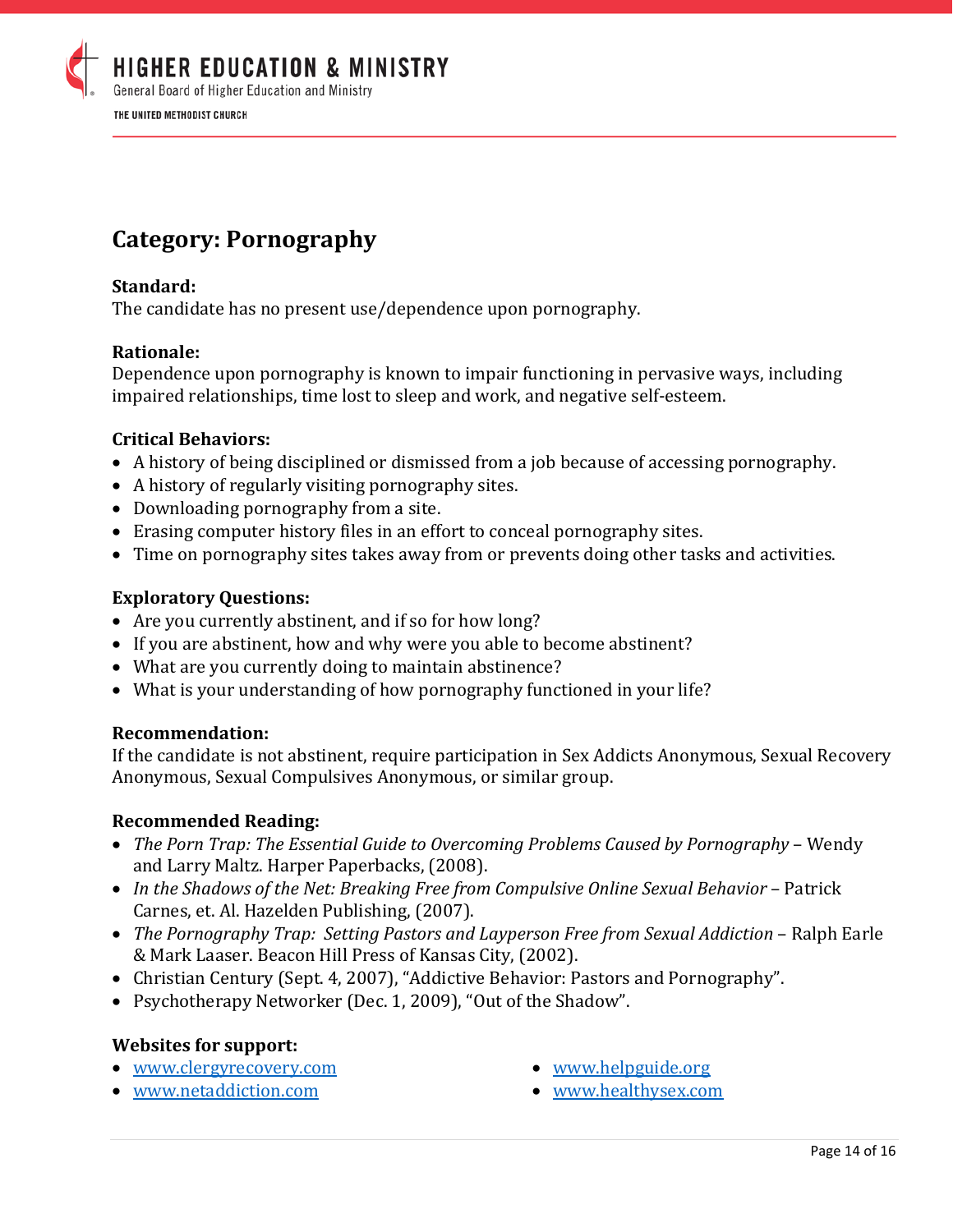

## **Category: Sexual Misconduct and Sexual Harassment**

#### **Standard:**

The candidate has no history or complaints of sexual misconduct or charges of sexual harassment having been brought against him/her.

#### **Rationale:**

The role of ministry carries with it an authority and power differential that can create a trust and vulnerability on the part of those entrusted to one's care. It is thus imperative that the candidate understands this differential and demonstrates good capacity to maintain sexual boundaries.

#### **Critical Behaviors:**

• A history of one or more complaints or charges (either formal or informal) of sexual misconduct, or sexual harassment.

#### **Exploratory Questions:**

- Have you ever had a complaint or charge (either formal or informal) of sexual misconduct or sexual harassment brought against you? If so, describe the circumstances, and your understanding of the reason for the complaint or charge.
- What steps have you taken to insure that the behavior does not occur in the future?

- The committee should explore with the candidate the steps the candidate has taken to identify and understand and deal with the psychological vulnerabilities that contributed to the behavior, and what safeguards the candidate has put into place to guard against the possibility of similar behavior in the future.
- The candidate should have no evidence of sexual misconduct for a minimum of three years.
- A candidate must articulate a plan to insure that such behavior is unlikely to recur. This plan may include intensive psychotherapy and/or ongoing supervision, or other conditions required by the Board of Ministry.
- Generally more than one complaint or charge should be considered grounds for permanent disqualification for ministry.